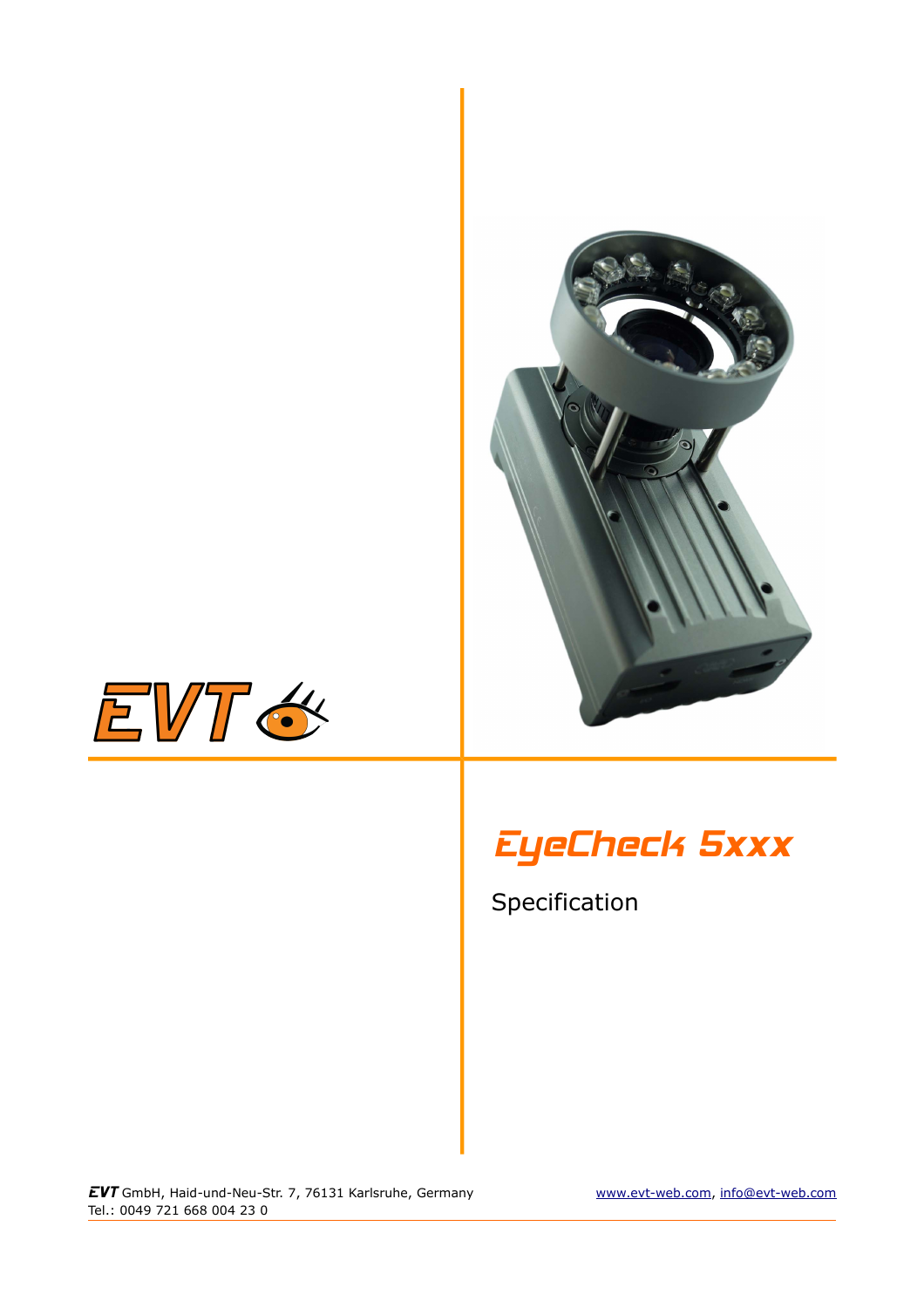# **Contents**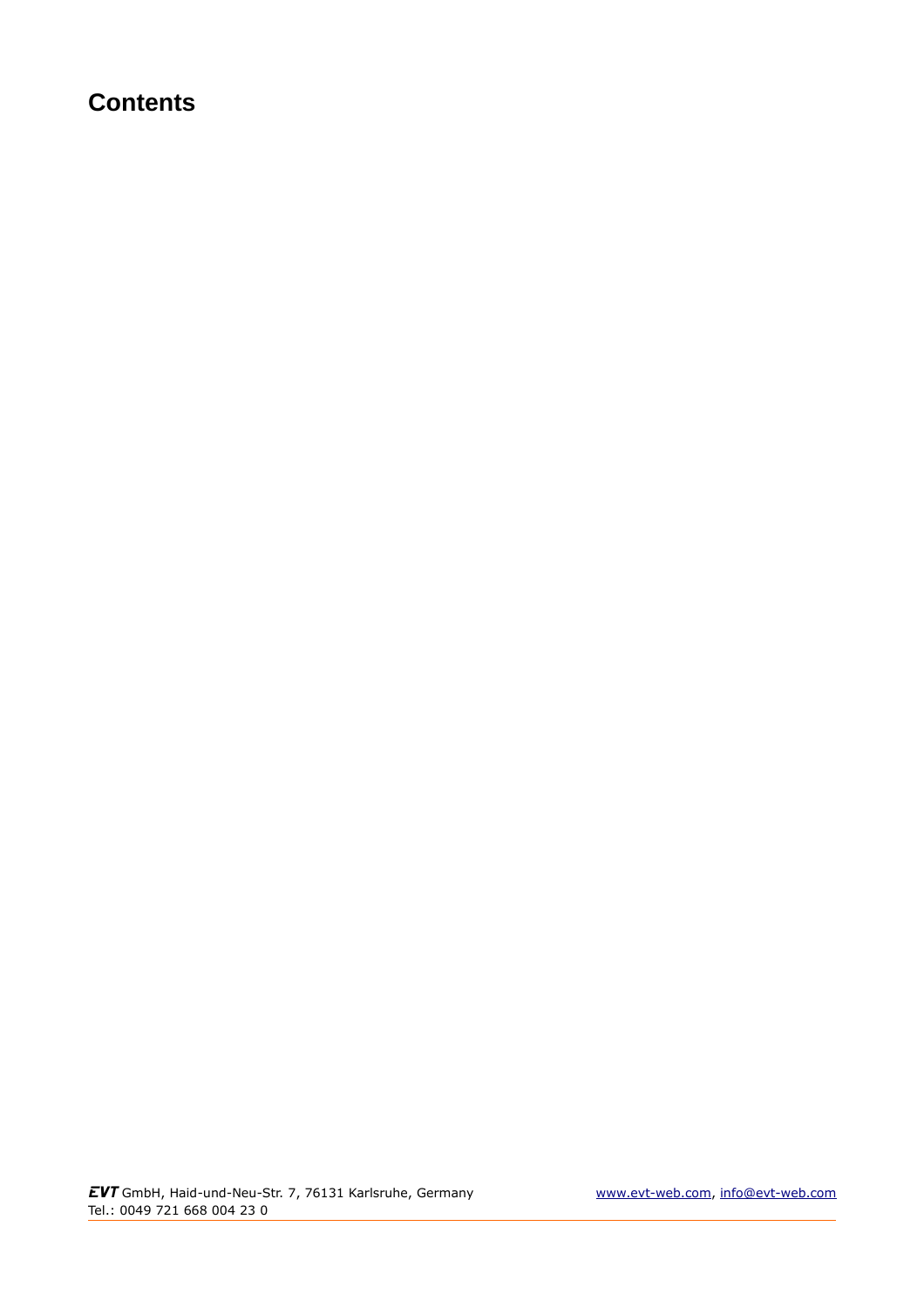### **1. Feature**

- 1. Intel ATOM CPU inside (E3845 @ 1.91 GHz, quad-core, 64-bit)
- 2. 4G-Byte DRAM, 64G-Byte storage, soldered on board
- 3. 64-bit OS: Windows 10 IoT Enterprise, Linux (Ubuntu)
- 4. Global Shutter CCD/CMOS, resolution from 0.3 MP to 12 MP
- 5. HDMI display port
- 6. 2 programmable constant current LED drivers
- 7. Free standard accessories: I/O module and connecting cables
- 8. Rock-solid system stability, operating temperature from -40°C to +80°C

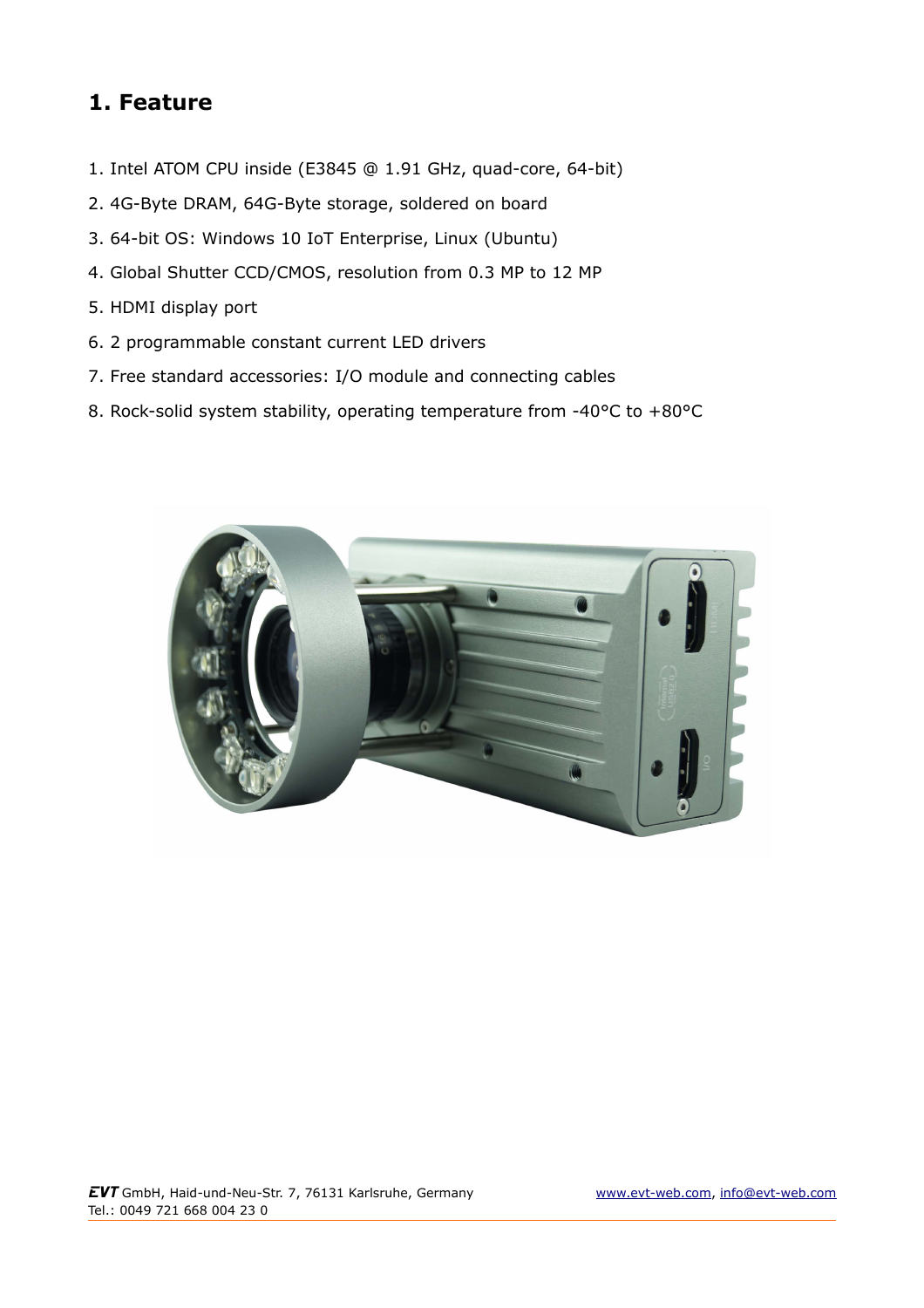# **2. Application**

### 2.1 Application

- Surface inspection, High-accuracy measuring
- OCR, Bar code, DMC, QR recognition
- Matching, Classification

### 2.2 Application Diagram

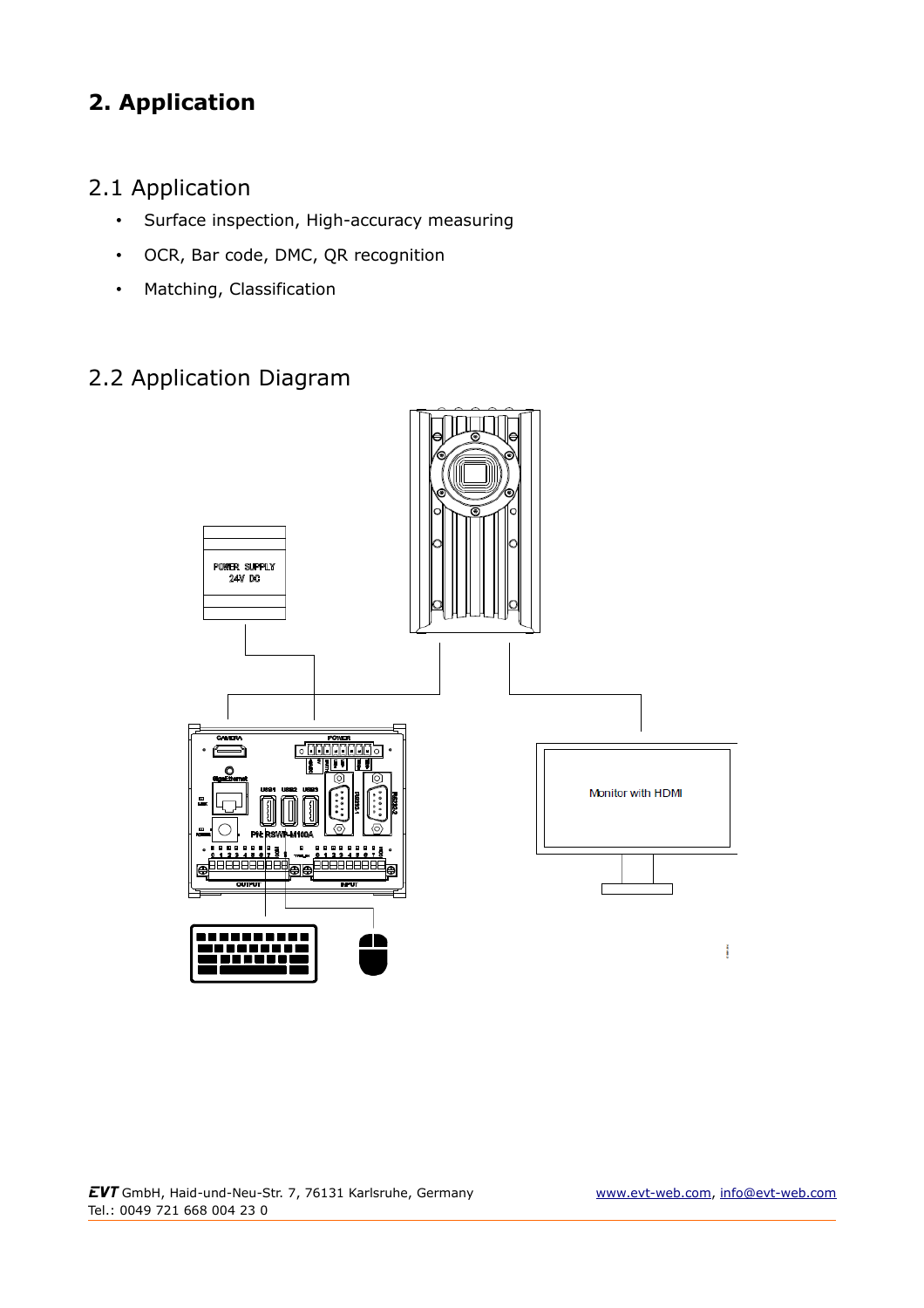# **3. Specification**

### 3.1 Product Model – Camera

| <b>Model</b>  | <b>Type</b> | <b>Resolution</b> | Max.<br><b>FPS</b> | <b>Shutter</b> | <b>Sensor Description</b>             |
|---------------|-------------|-------------------|--------------------|----------------|---------------------------------------|
| EC5000        | Mono        | 640x480           | 120                | Global         | SHARP CCD RJ33B4AA0DT, 1/3", 7.4um    |
| EC5000c       | Color       | 640x480           | 120                | Global         | SHARP CCD RJ33B3AA0DT, 1/3", 7.4um    |
| EC5010        | Mono        | 640x480           | 200                | Global         | SHARP CCD RJ33B4AA0DT, 1/3", 7.4um    |
| EC5010c       | Color       | 640x480           | 200                | Global         | SHARP CCD RJ33B3AA0DT, 1/3", 7.4um    |
| EC5200        | Mono        | 1280x960          | 30                 | Global         | SHARP CCD RJ33J4CA0DT, 1/3", 3.75um   |
| EC5200c       | Color       | 1280x960          | 30                 | Global         | SHARP CCD RJ33J3CA0DT, 1/3", 3.75um   |
| EC5300        | Mono        | 1280x1024         | 105                | Global         | ONSEMI CMOS NOIP3SN1300A, 1/2", 4.8um |
| EC5300c       | Color       | 1280x1024         | 105                | Global         | ONSEMI CMOS NOIP3SE1300A, 1/2", 4.8um |
| EC5400        | Mono        | 1616x1232         | 50                 | Global         | SHARP CCD RJ31N4AD0DT, 1/1.8", 4.4um  |
| EC5400c       | Color       | 1616x1232         | 50                 | Global         | SHARP CCD RJ31N3AD0DT, 1/1.8", 4.4um  |
| EC5410c       | Color       | 1616x1232         | 15                 | Global         | SONY CCD ICX274AQ, 1/1.8", 4.4um      |
| EC5500        | Mono        | 2048x1536         | 55.6               | Global         | SONY CMOS IMX265LLR, 1/1.8", 3.45um   |
| <b>EC500c</b> | Color       | 2048x1536         | 55.6               | Global         | SONY CMOS IMX265LQR, 1/1.8", 3.45um   |
| EC5600        | Mono        | 2448x2048         | 15                 | Global         | SHARP CCD RJ32S4AD0DT, 2/3", 3.45um   |
| EC5600c       | Color       | 2448x2048         | 15                 | Global         | SHARP CCD RJ32S3AD0DT, 2/3", 3.45um   |
| EC5610        | Mono        | 2456x2048         | 35.7               | Global         | SONY CMOS IMX264LLR, 2/3", 3.45um     |
| EC5610c       | Color       | 2456x2048         | 35.7               | Global         | SONY CMOS IMX264LQR, 2/3", 3.45um     |
| EC5700        | Mono        | 3072x2048         | 30                 | Rolling        | SONY CMOS IMX178LLJ, 1/1.8", 2.4um    |
| EC5700c       | Color       | 3072x2048         | 30                 | Rolling        | SONY CMOS IMX178LQJ, 1/1.8", 2.4um    |
| EC5900c       | Color       | 4000x3000         | 20                 | Rolling        | SONY CMOS IMX226CQJ, 1/1.7", 1.85um   |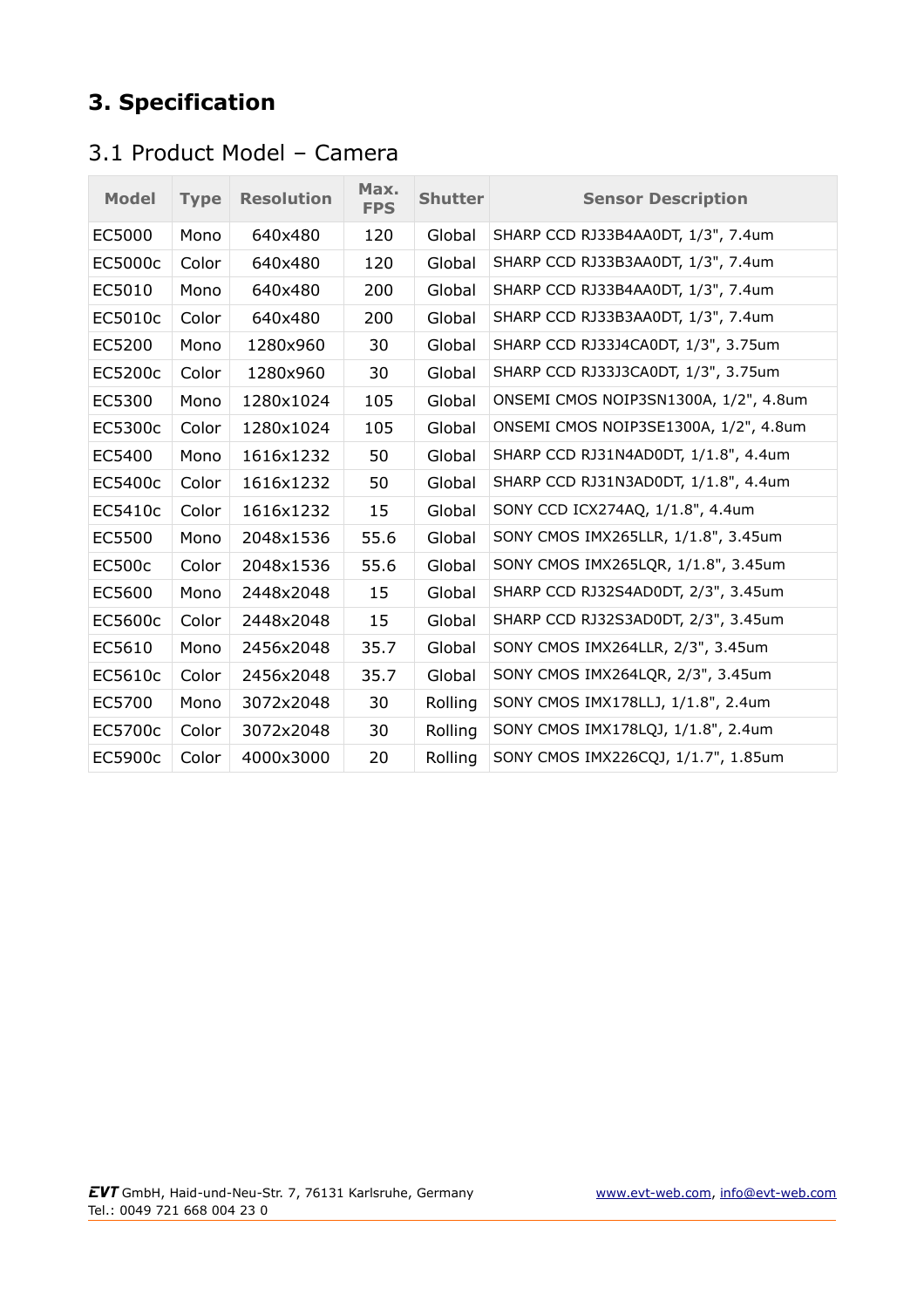# 3.2 Product Model – I/O Module

| <b>Model</b>       | <b>EC-M100A</b>                                         |
|--------------------|---------------------------------------------------------|
| <b>Description</b> | EyeCheck 5xxx Series Industrial Smart Camera I/O Module |

#### 3.3 Product Model LED Illuminator

| <b>Model</b> | <b>Color</b> | <b>Wave Length or Color</b><br><b>Temperature</b> | <b>Beam Angle</b> | <b>Max. Driving</b><br><b>Current</b> |
|--------------|--------------|---------------------------------------------------|-------------------|---------------------------------------|
| EC-LW45      | White        | 6500K                                             | 45°               | 300 <sub>m</sub> A                    |
| EC-LW90      | White        | 6500K                                             | 90°               | 300mA                                 |
| EC-LR60      | Red          | 624nm                                             | $60^\circ$        | 100 <sub>m</sub> A                    |
| $EC$ -LY60   | Yellow       | 590 <sub>nm</sub>                                 | $60^{\circ}$      | 100 <sub>m</sub> A                    |
| EC-LG60      | Green        | 525nm                                             | $60^{\circ}$      | 100 <sub>m</sub> A                    |
| EC-LB60      | <b>Blue</b>  | 470 <sub>nm</sub>                                 | $60^\circ$        | 100 <sub>m</sub> A                    |
| $EC-LI60$    | IR           | 850nm                                             | $60^{\circ}$      | 100mA                                 |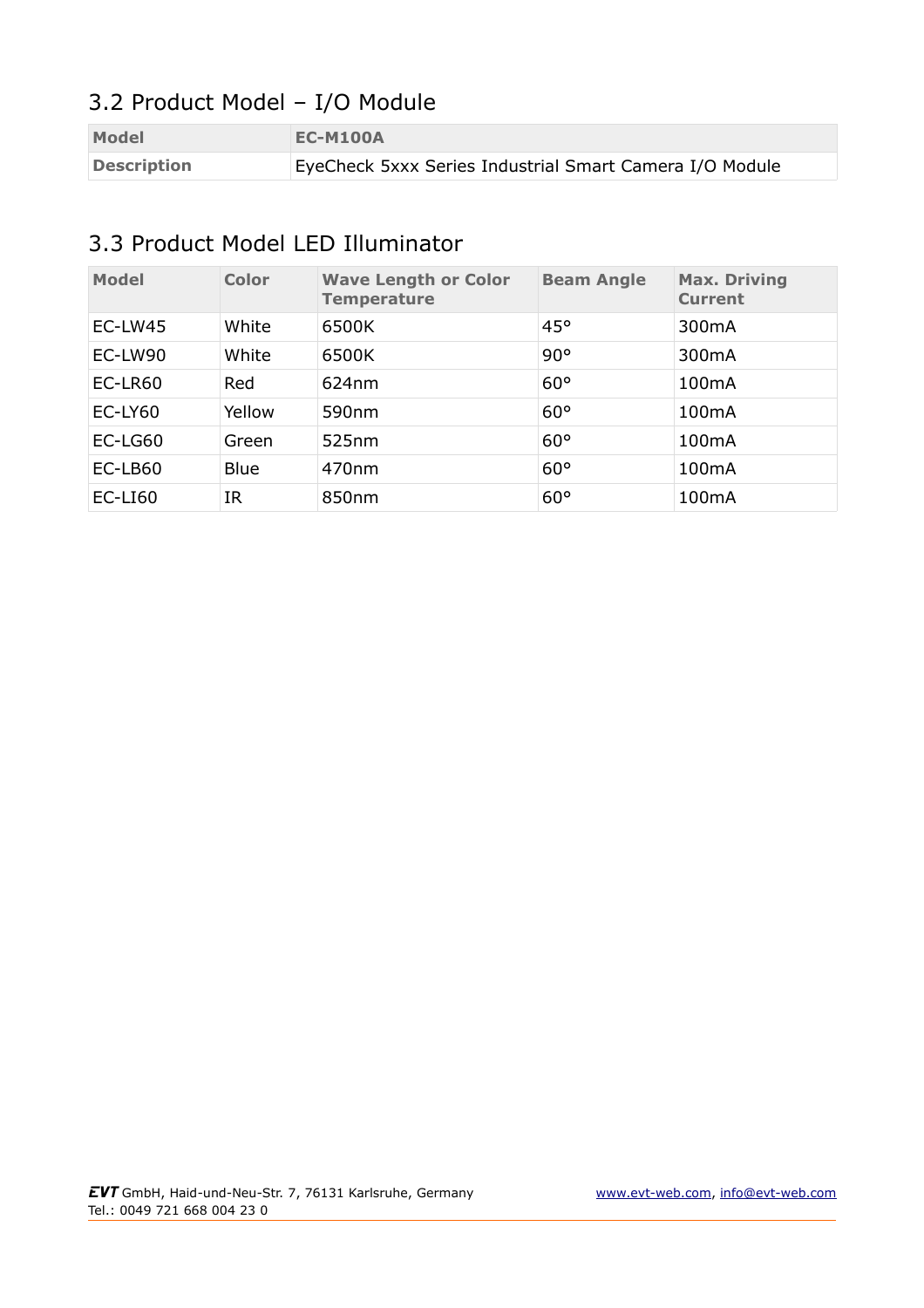# 3.4 Specifications

|                            | <b>CPU Model</b>                        | Intel ATOM CPU E3845                                                                                                                                                                                                                          |  |  |
|----------------------------|-----------------------------------------|-----------------------------------------------------------------------------------------------------------------------------------------------------------------------------------------------------------------------------------------------|--|--|
| <b>Ua</b>                  | <b>CPU Type</b>                         | Quad-core 1.91GHz, 64-bit x86                                                                                                                                                                                                                 |  |  |
|                            | L2 Cache                                | 2M-byte                                                                                                                                                                                                                                       |  |  |
|                            | <b>GPU</b>                              | Support DirectX11, OpenGL3.0, OpenCL1.2                                                                                                                                                                                                       |  |  |
|                            | <b>Memory</b>                           | 4G-byte DDR3L-1333 (solder on board)                                                                                                                                                                                                          |  |  |
|                            | <b>Storage</b>                          | 64G-byte eMMC5.0 Flash (solder on board)                                                                                                                                                                                                      |  |  |
|                            | <b>Ethernet</b>                         | One Gigabit Ethernet by Intel I210 controller                                                                                                                                                                                                 |  |  |
|                            | <b>USB</b>                              | Three USB 2.0 ports<br>One internal USB 2.0 (inside camera casing, dedicated for USB dongle)                                                                                                                                                  |  |  |
|                            | <b>Monitor Port</b>                     | One HDMI port, support resolution from VGA (640x480) to 1080P                                                                                                                                                                                 |  |  |
| I/O Module                 | <b>Serial Port</b>                      | Two 9-pin RS232 ports with TX/RX signal only                                                                                                                                                                                                  |  |  |
|                            | <b>Trigger Input</b>                    | One isolated trigger input (5V/12V/24VDC supported)                                                                                                                                                                                           |  |  |
|                            | <b>General Input</b>                    | Eight photo-isolated input ports (5V/12V/24VDC supported)                                                                                                                                                                                     |  |  |
|                            | <b>General Output</b>                   | Eight photo-isolated output ports (Max current 0.3A, Max voltage 40VDC)                                                                                                                                                                       |  |  |
|                            | <b>LED Driver</b>                       | Two constant current LED drivers, output current adjustable:<br>Internal LED driver only supports EVT LED board, with max output 0.3A/24V<br>External LED driver (in IO module) supports general LED illuminator, with<br>max output 1.5A/24V |  |  |
|                            | <b>LED Indicator</b>                    | Five red/green indicators: Power, LAN and three user-defined LEDs                                                                                                                                                                             |  |  |
| <b>Special Functions</b>   | <b>Delayed</b><br><b>Triggering</b>     | Delayed triggering is supported:<br>Up to 32 delayed instances, each instance can be delayed up to 60 seconds,<br>time precision: 1 microsecond                                                                                               |  |  |
|                            | Watchdog                                | Hardware Watchdog timer (1 to 256 second adjustable)                                                                                                                                                                                          |  |  |
|                            | <b>Encryption</b>                       | Unique chip ID encryption; dedicated encryption chip LKT4300 (soldered on<br>board)                                                                                                                                                           |  |  |
|                            | <b>Temperature</b><br><b>Monitoring</b> | Internal temperature sensor, real-time mainboard temperature monitoring                                                                                                                                                                       |  |  |
|                            | <b>Remote Control</b>                   | WoL (Wake on LAN) supported, remote control via Ethernet                                                                                                                                                                                      |  |  |
| <b>OS (64bit)</b>          |                                         | Windows 10 IoT Enterprise, Linux (Ubuntu)                                                                                                                                                                                                     |  |  |
| <b>Power Consumption</b>   |                                         | 12W Max                                                                                                                                                                                                                                       |  |  |
| <b>Power Supply</b>        |                                         | 20 to 30 VDC (24 VDC recommended), 2A Max                                                                                                                                                                                                     |  |  |
| <b>Operation Condition</b> |                                         | -40°C to +80°C                                                                                                                                                                                                                                |  |  |
| <b>Storage Condition</b>   |                                         | -40°C to +90°C                                                                                                                                                                                                                                |  |  |
| <b>Hardware Structure</b>  |                                         | Aluminium alloy casing, fanless design                                                                                                                                                                                                        |  |  |
| <b>Dimensions</b>          |                                         | 110 x 61 x 47 mm                                                                                                                                                                                                                              |  |  |
| Weight                     |                                         | 380 g                                                                                                                                                                                                                                         |  |  |
| <b>Standards</b>           |                                         | CE                                                                                                                                                                                                                                            |  |  |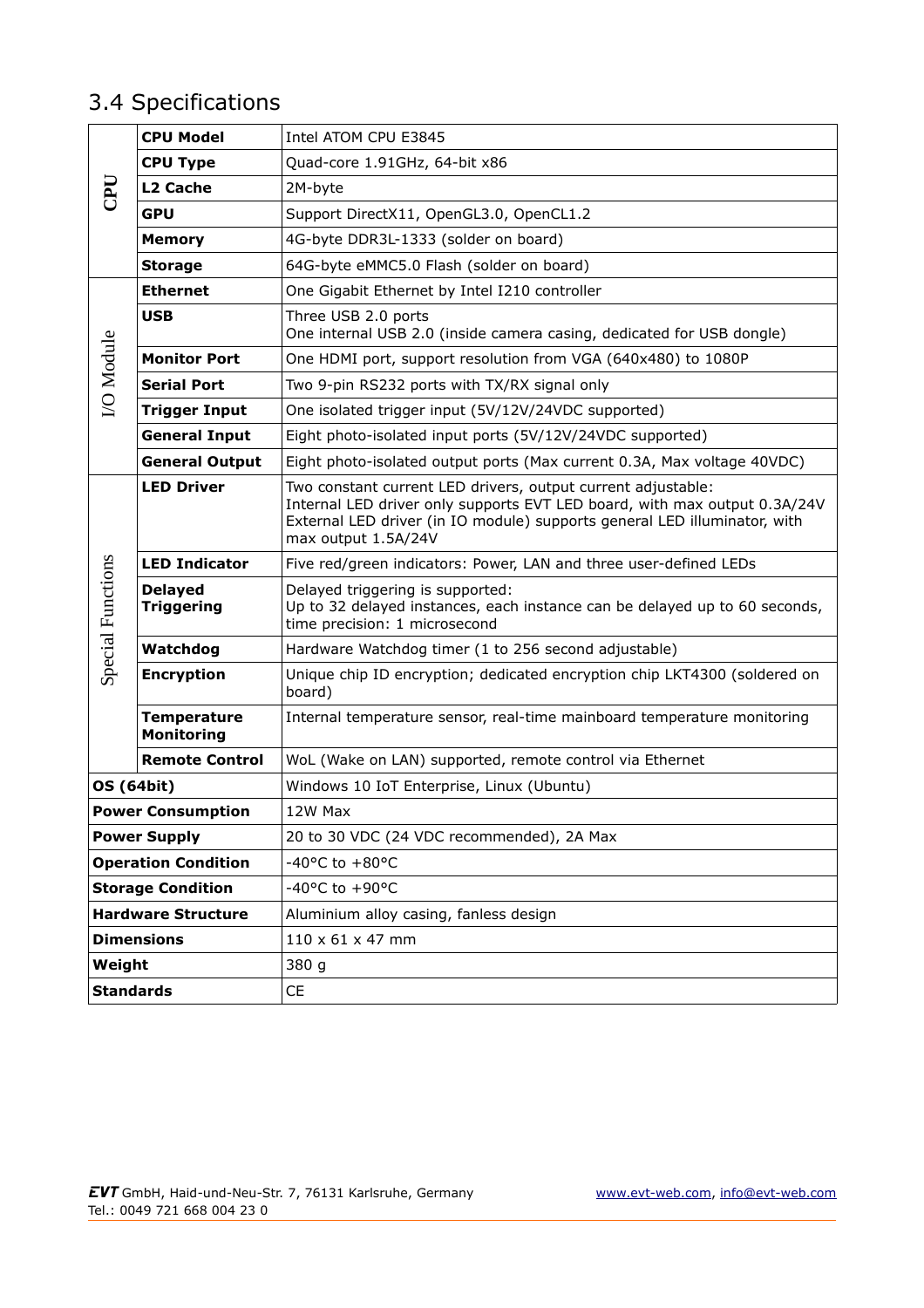Note:

[1] The power consumption of the camera is 12W max. However, it takes more power consumption when using I/O module for external LED driving. So switching power with over 80W is recommended.

[2] After being placed in the environment of -40°C for 12 hours, the camera can be started and run for 24 hours. The camera can run for 48 hours in the environment of +80°C. The camera can run for 48 hours in the cyclic environment (5 hours for a cycle) of the temperature form -40°C to +80°C.

[3] The RTC runs for 4 weeks by the internal recharged battery, so time value must be set again when the camera power supply is cut off more than 4 weeks.

### 3.5 System Block Diagram

The block diagram of EyeCheck 5xxx series is as follows:

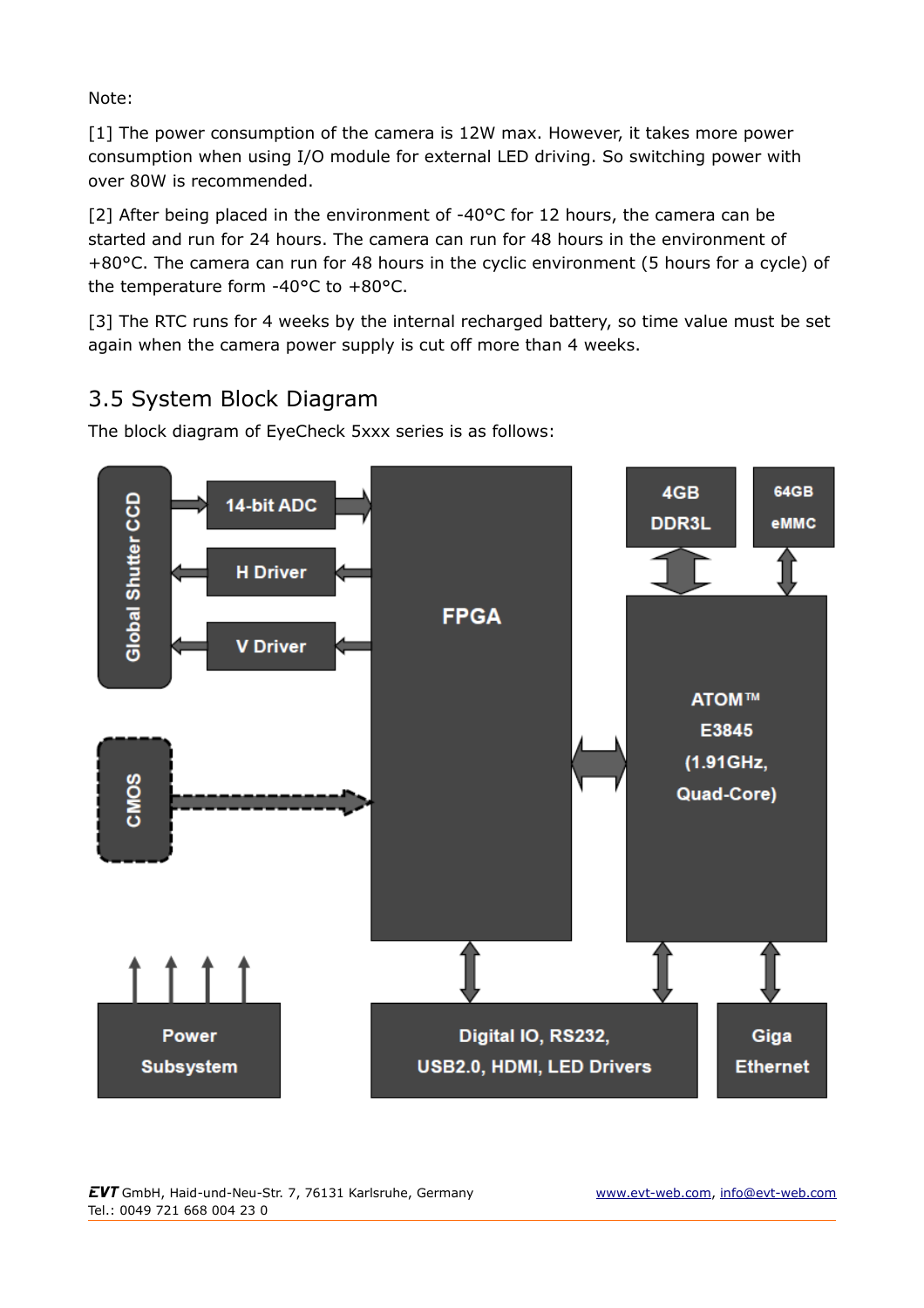# **4. Interface – Camera**

#### 4.1 Ports on Panel



The EC 5xxx series includes camera and I/O module. They are connected with a HDMI cable (5 meters, with M3 setscrew). This customized cable is soft, with flexural endurance and oil resistivity for robot arm and cable chain.

The camera supports standard HDMI display port for displaying on monitor with HDMI port, supporting resolution from VGA (640x480) to 1080P.

Notice: the 3-meter HDMI cable with M3 setscrew may not match all monitors because of the connector size. Some monitors are ensured to match the cable.

The ports for I/O module and HDMI monitor look the same. However EVT provides faulttolerant design which allows misplug without any damage to the camera.

### 4.2 Internal USB 2.0 Port

This USB 2.0 port is hidden inside the camera casing. User can use this port only when opening the rear panel.

This internal USB port is designed for encryption USB dongle to avoid misplug.

#### 4.3 LED Drivers

EVT provides constant current LED drivers on both, camera and I/O module with adjustable current (LED brightness) for machine vision applications, which reduces system costs and increases system stability.

The internal LED driver has max output 300mA/24V for EVT-designed illuminator only.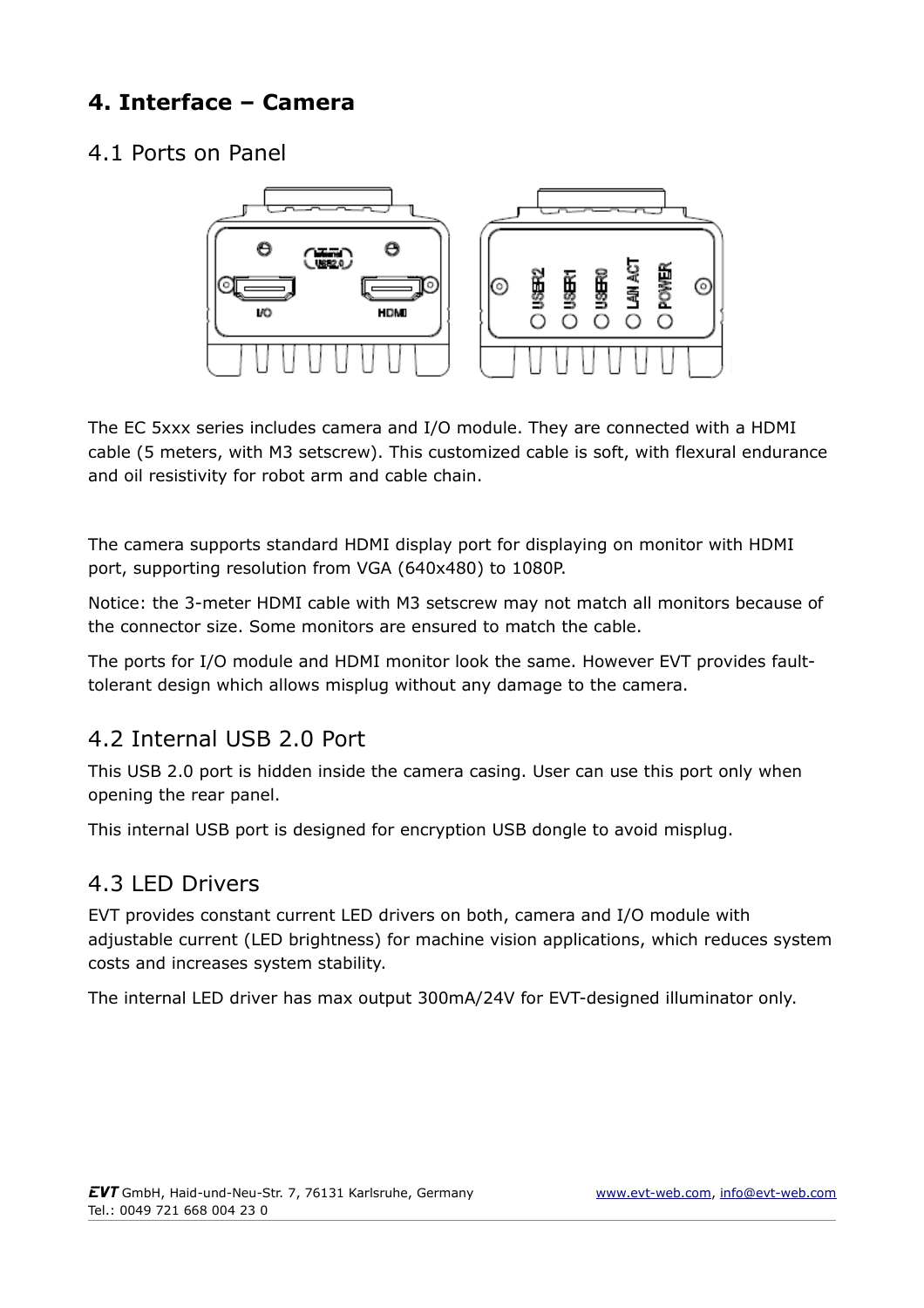### **5. Interface – I/O Module**



#### 5.1 Camera Port

The port marked with "Camera" is for connection with the camera. With a customized cable, the camera can be connected with I/O module for ports extension. The cable is 5 meter long with M3 setscrews. Also available 8 meter cable on request.

#### 5.2 Power Port

The 8-pin port marked "POWER" is the power port. This connector is compatible with 16-24 AWG wire. The 8-pin power port includes power input, trigger input, LED driver output and casing Earth.

#### **5.2.1 Power Input**

The power input ports marked with "0V" and "24VDC", support 20 to 30VDC (24VDC is recommended) input. This port supports reverse polarity protection, undervoltage protection, overvoltage protection and surge protection.

The power consumption of the camera is 12W max. However, it takes more power consumption when using I/O module for external LED driving. So power supply with over 24V/24 is recommended.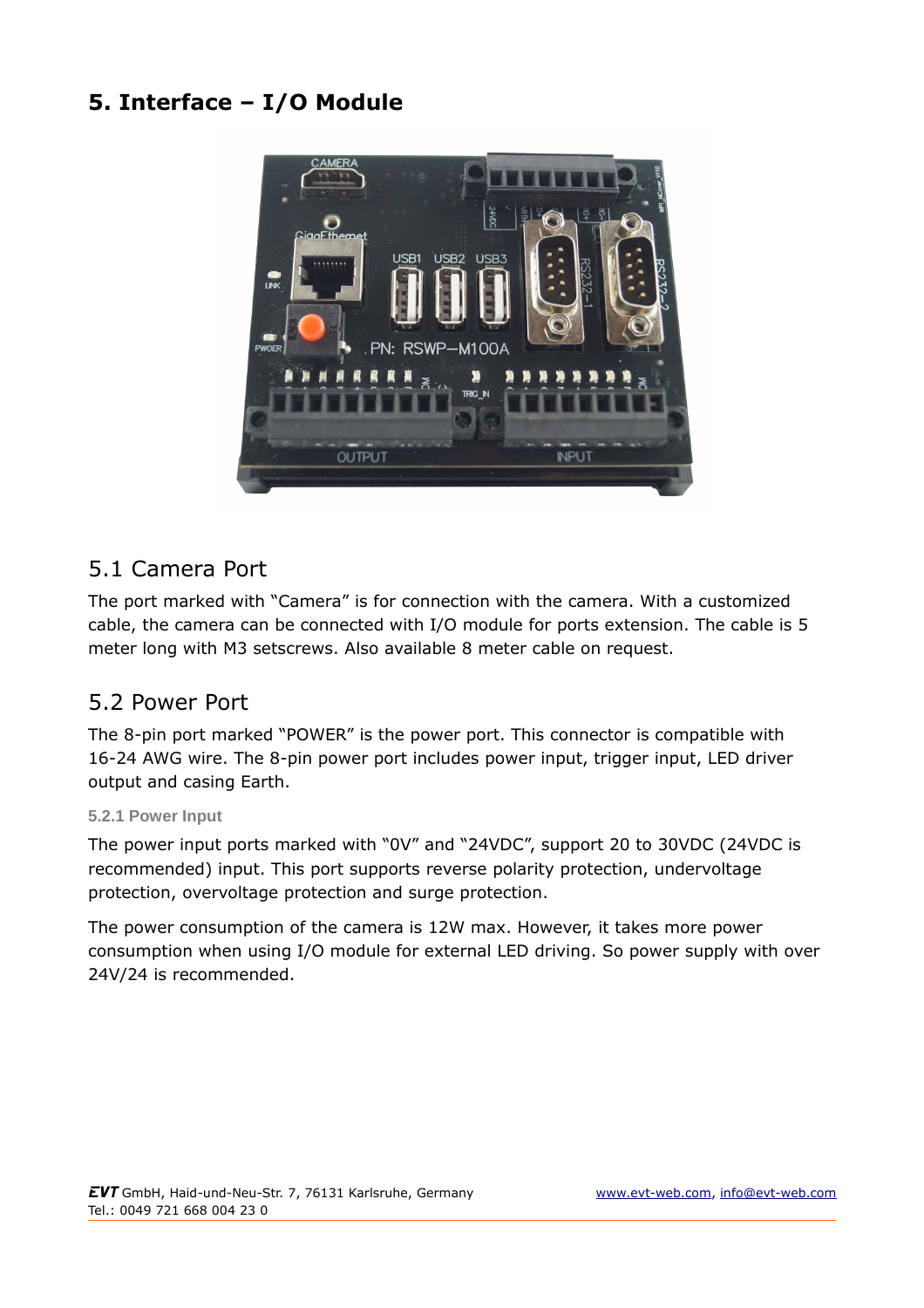#### **5.2.2 Trigger Input**

The trigger input port marked with "TRIG+" and "TRIG-", is for external triggering signal like position sensor on production line.



Trigger input is a photo-isolated input, it can input 5V/12V/24VDC signal directly with no need for an external current-limiting resistor. -30V to +1V is recognized as low level, and +2.8 to +30V is recognized as high level, with input current below 2mA; voltage out of range from -30V to +30V may damage the circuit.



#### **5.2.3 LED Driver output**

The ports marked with "LED+" and "LED-" are for driving general passive LED illuminator. Please connect LED anode with "LED+" and connect cathode with "LED-".

The max. output voltage is 24V (so it supports LED illuminator under 24VDC), and the max. output current is 1.5A (1500mA). User can rapidly adjust the current (or brightness of LED) from 0mA to 1500mA by software.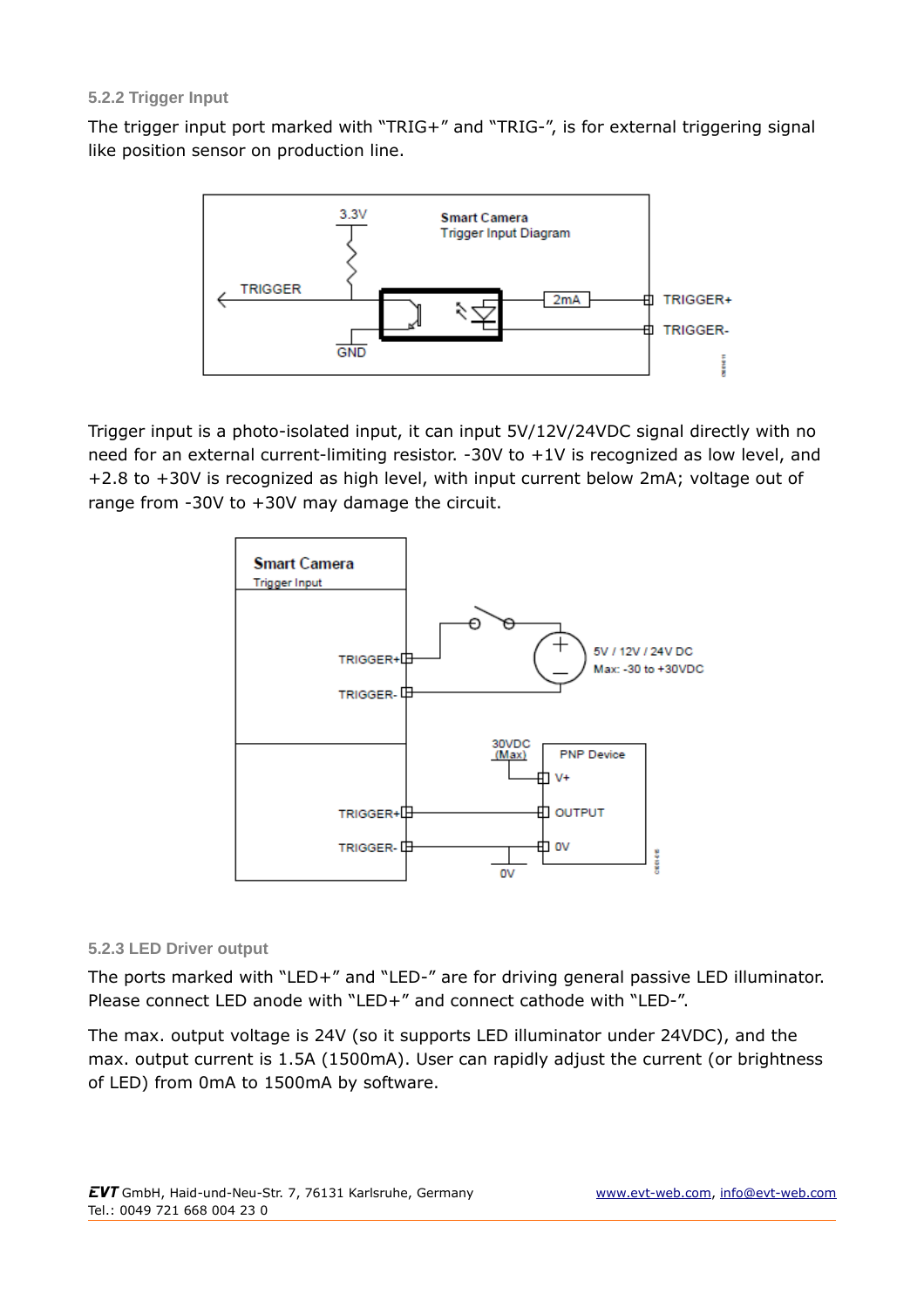## 5.3 General Input Port

The general input port is a 9-pin port marked with "INPUT". It is compatible with 16- 24AWG wire.



There are 8 photo-isolated general input ports, they can input 5V/12V/24VDC signal directly with no need for an external current-limiting resistor.  $-30V$  to  $+1V$  is recognized as low level, and +2.8 to +30V is recognized as high level, with input current below 2mA; voltage out of range from -30V to +30V may damage the circuit.

It is recommended to use PNP output type sensors, switches or PLC.



Figure 5-6 General Input Port Connection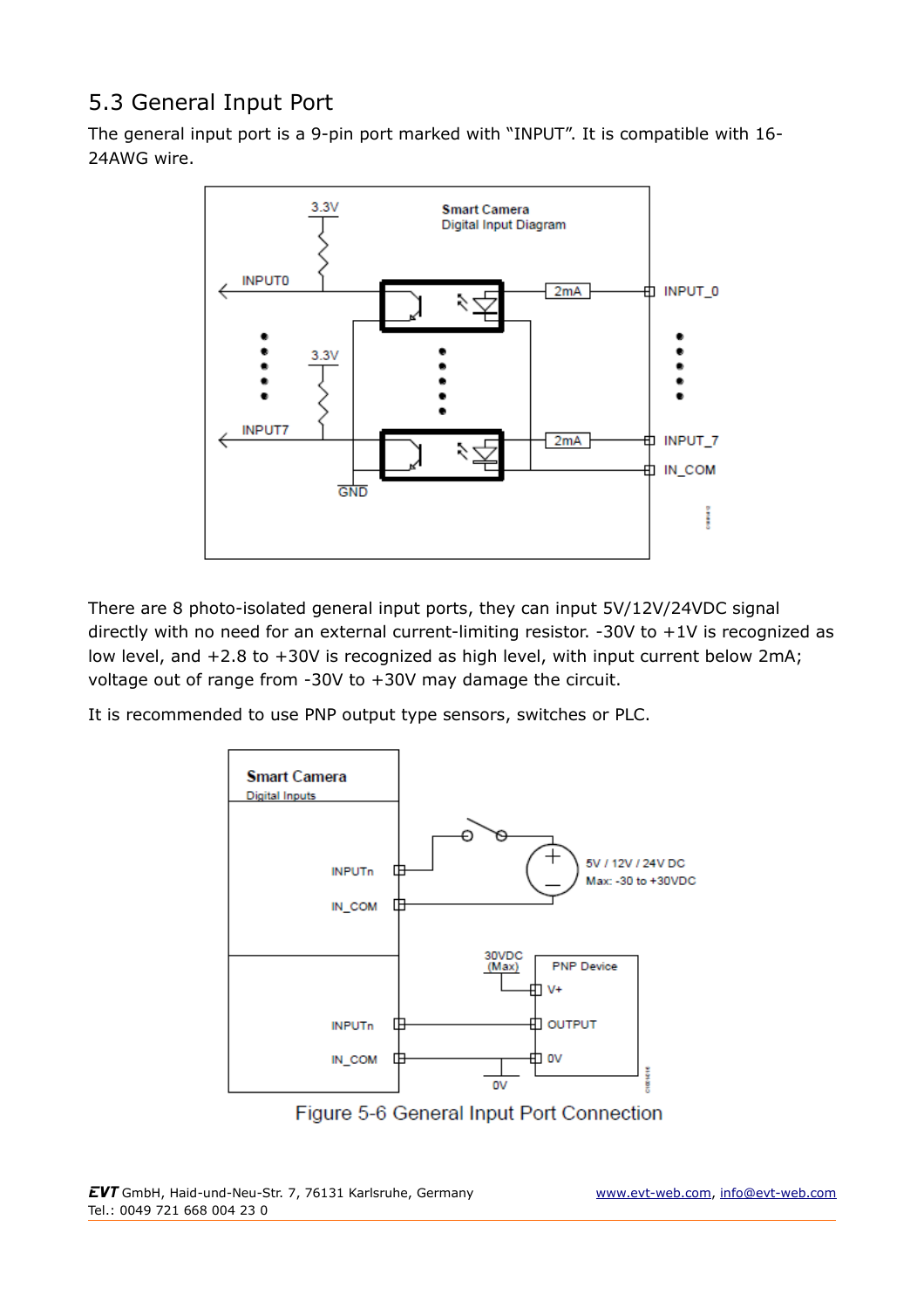### 5.4 General Output Ports

The general output port is a 10-pin port marked with "OUTPUT". It is compatible with 16- 24AWG wire.



There are 8 photo-isolated general output ports (NPN type) for driving resistive load or inductive load. The ports can sink 350mA/30V current. These ports need no fly-wheel diode when driving inductive load, because there are zener diodes onboard. The output saturation voltage Von is less than 0.2V @ 350mA, and leakage corrent Ioff-leek is less than 50uA.

As the concept of relay (definitions of OPEN and CLOSE), the MOSFET does not conduct when API sent command OPEN; when command CLOSE is sent, the MOSFET conducts and sinks up to 350mA current. The camera default setting is no output (OPEN) when power on.



EVT GmbH, Haid-und-Neu-Str. 7, 76131 Karlsruhe, Germany [www.evt-web.com,](http://www.evt-web.com/) [info@evt-web.com](mailto:info@evt-web.com) Tel.: 0049 721 668 004 23 0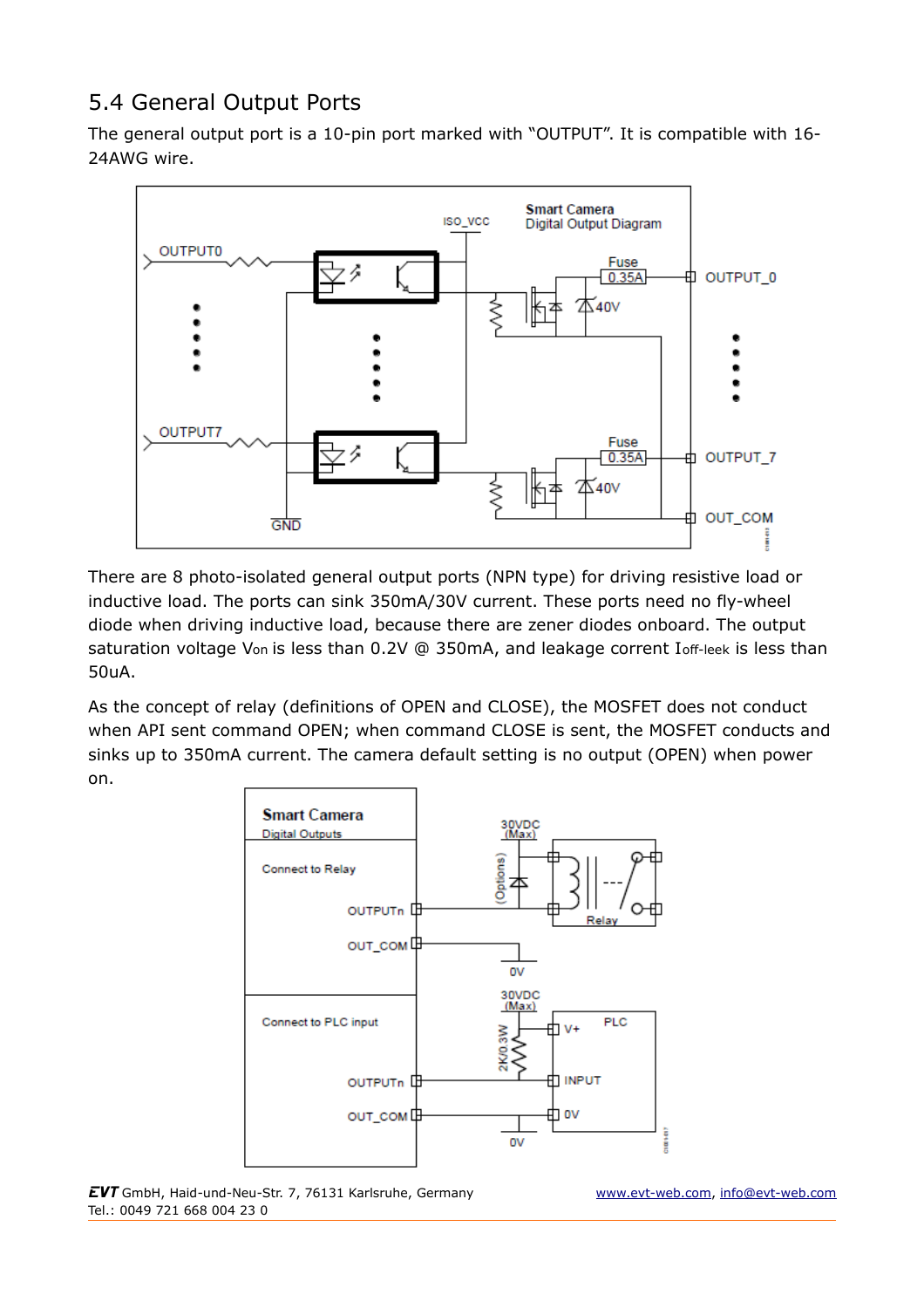This output delay time may be variable because of OS thread scheduling and user programming style, usually range from 0.1ms to 1ms.

### 5.5 RS232 Ports

There are two RS232 ports (standard DB9 connector) with mark "RS232-1" and "RS232- 2". The two RS232 ports have only RX/TX signals for external devices like PLC, with supporting baud rate (bps): 230400, 153600, 115200, 57600, 19200, 9600, 4800, 2400, 600, 300.

### 5.6 Ethernet Port

There is a Gigabit Ethernet marked with "GigaEthernet". This port is used to connect with PC or PLC. Also, it can connect with other GigE cameras. PoE (Power over Ethernet) function is not supported.

If working in Gigabit mode, CAT-6 or CAT-6E cable is recommended for a better performance. The default IP address is 192.168.1.218.

### 5.7 USB2.0 Ports

There are three USB2.0 ports marked with "USB1", "USB2", "USB3". These USB ports are for connecting keyboard, mouse, USB flash drive and other general USB external devices. The output power of each port is 5V/0.5A.

#### 5.8 Power Button

There is a self-lock push button marked with "POWER". The OS is highly customized to avoid accident from power failure, which means all cameras are able to work on production line with frequent power off without shutting down OS from desktop.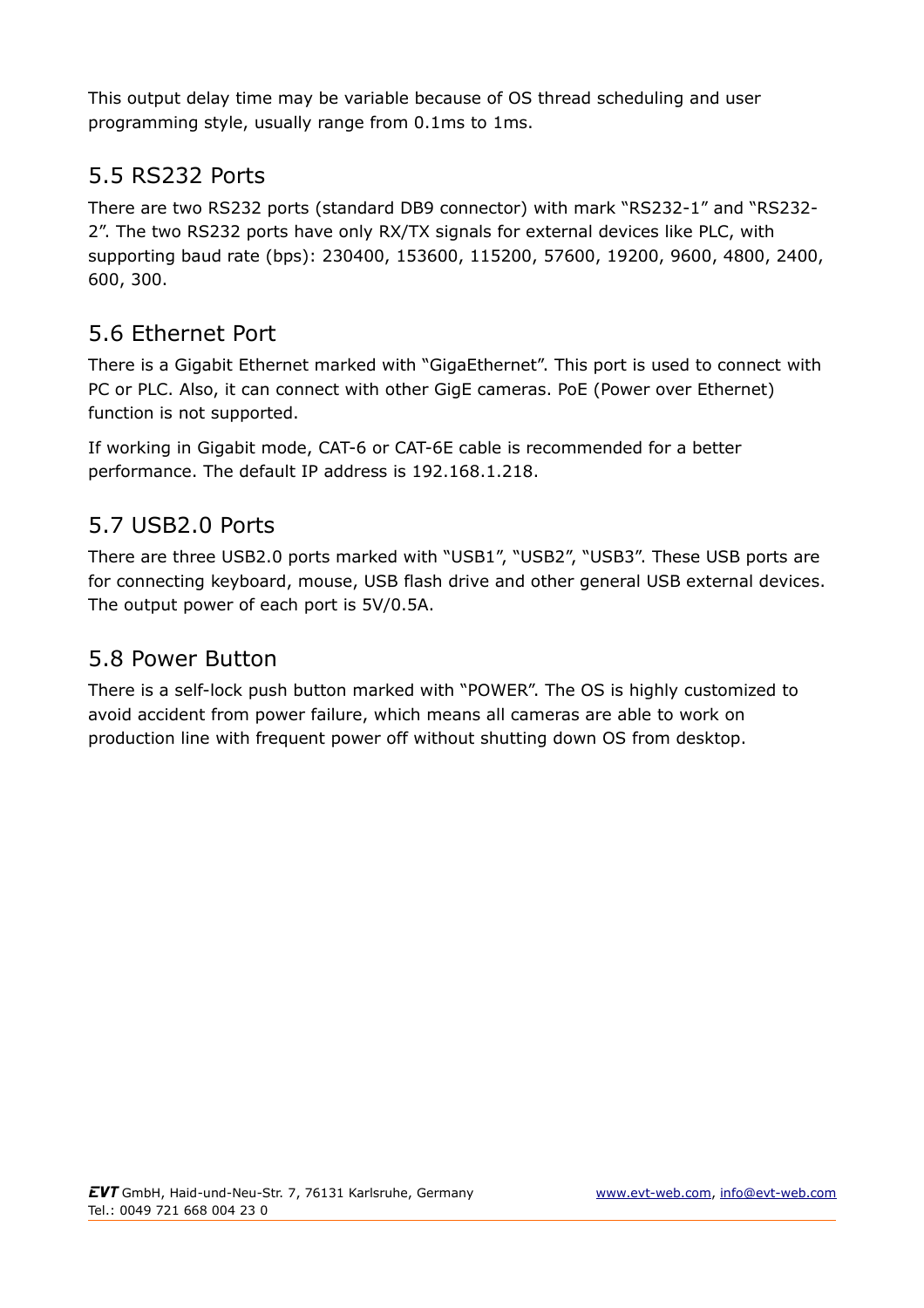# **6. Functions Instructions**

Below are some instructions of camera special functions for machine vision.

# 6.1 Shutter Time

#### **6.1.1 Minimum Shutter Time**

Like other industrial cameras, the EyeCheck 5xxx has minimum shutter time limit. Because the features of different CCD/CMOS sensors are different, this minimum value for different models is different. If using illegal parameters (lower than the minimum value) to set shutter time by API, the camera will set the only according to the minimum value.

| Model                                | Minimum Value (us) Note |  |
|--------------------------------------|-------------------------|--|
| EC5000 & EC5000c<br>EC5010 & EC5010c | 8                       |  |
| EC5300 & EC5300c                     | 10                      |  |
| EC5200 & EC5200c                     | 17                      |  |
| EC5400 & EC5400c                     | 11                      |  |
| EC5500 & EC5500c                     | 14                      |  |
| EC5610 & EC5610c                     | 14                      |  |
| EC5600 & EC5600c                     | 20                      |  |
| EC5700 & EC5700c                     | 3                       |  |
| EC5900                               | 3                       |  |

The shutter time is adjustable by microseconds.

#### **6.1.2 Maximum Shutter Time**

The maximum shutter time is 1 second, and it is adjustable by microseconds.

#### 6.2 LED Drivers

Constant current LED drivers on both camera and I/O module are available with adjustable current for machine vision applications.

This function can greatly increase the life cycle of LED and reduce the system power consumption.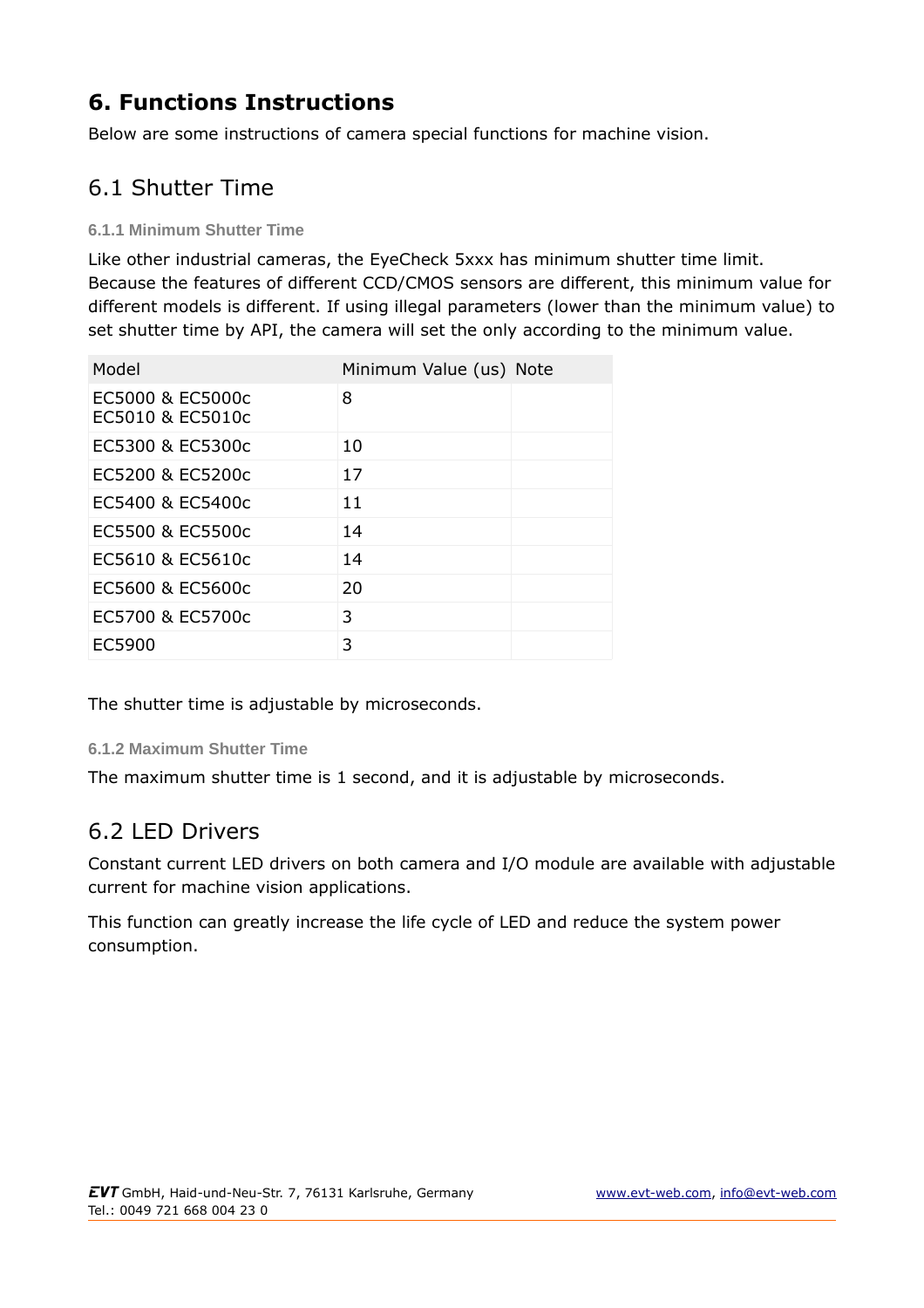# 6.3 Trigger Input

#### **6.3.1 Active Trigger Edge**

The trigger input port accepts rising edge signal or falling edge signal. The default setting is rising edge signal.

#### **6.3.2 Input Signal Glitch Filter**

The input signal glitch filter function is disabled by default.

If this function is enabled, when the first trigger signal edge is received, system will double checks after the glitch filter delay time. Only when two results (before and after glitch filter delay time) are the same can the input trigger be accepted. For general digital sensors, this function is not recommended. However, for input trigger from mechanical switch, this function is very useful to avoid spurious triggering.

#### **6.3.3 Trigger Delay**

The time period between trigger signal input and image exposure starting is called triggering delay.

#### **6.3.4 Delayed Triggering**

For some machine vision applications, the triggering sensor is far from the camera, between which there are several components moving on production lines. In this case, delayed triggering function is necessary. EyeCheck 5xxx camera supports up to 32 delayed instances, each instance can be delayed up to 60 seconds, time precision: 1 microsecond.

### 6.4 General input

#### **6.4.1 Active Triggering Edge**

The trigger input port accepts rising edge signal or falling edge signal. The default active edge is rising edge. It is recommended to use PNP output type sensors, switches or PLC, because they can direct interface with the trigger port.

#### **6.4.2 Input Signal Glitch Filter**

The input signal glitch filter function is disabled by default. If this function is enabled, when the first trigger signal edge is received, system will double checks after the glitch filter delay time. Only when two results (before and after glitch filter delay time) are the same can the input signal be accepted. For general digital sensors, this function is not recommended. However, for input trigger from mechanical switch, this function is very useful to avoid malfunction. The glitch filter delay time should be set according to the field tests.

#### **6.4.3 Input Delay**

The time period between general input and user's program receiving message is called input delay. This input delay time may be variable because of OS thread scheduling and user programming style, usually range from 0.1ms to 1ms.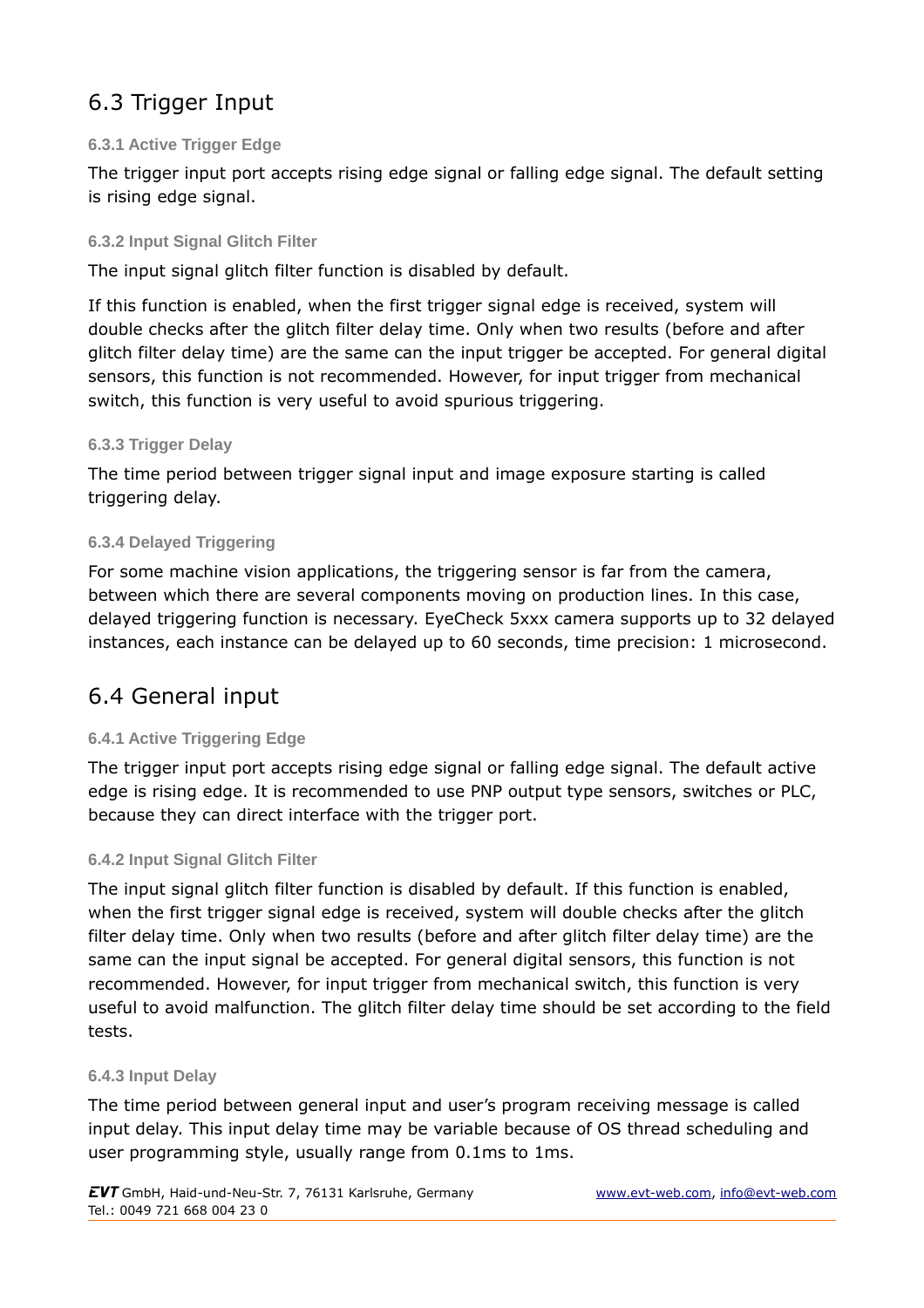### 6.5 General Output

As the concept of relay (definitions of OPEN and CLOSE), the MOSFET does not conduct when API sent command OPEN; when command CLOSE is sent, the MOSFET conducts and sinks up to 350mA current. The camera default setting is no output (OPEN) when power on. This output delay time may be variable because of OS thread scheduling and user programming style, usually range from 0.1ms to 1ms.

#### 6.6 Camera Recovery

The EyeCheck 5xxx supports recovery function, including BIOS and OS recovery. User can easily recover the camera to factory default status.